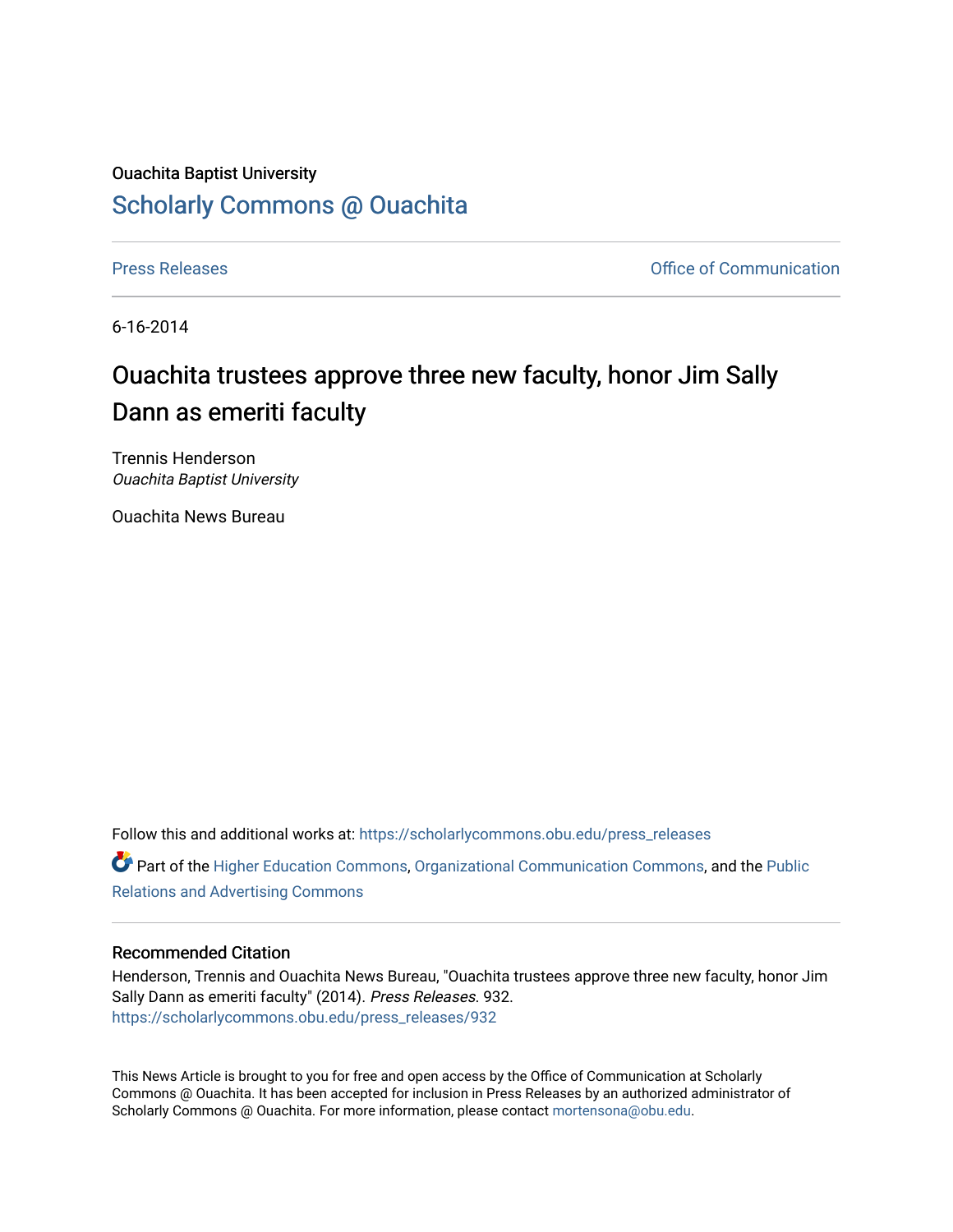

## **Ouachita trustees approve three new faculty, honor Jim and Sally Dann as emeriti faculty**

*By Trennis Henderson, OBU Vice President for Communications*

June 16, 2014

For more information, contact OBU's news bureau at [newsbureau@obu.edu](mailto:newsbureau@obu.edu) or (870) 245-5208.

ARKADELPHIA, Ark. -- Ouachita Baptist University's Board of Trustees approved three new faculty members and honored two retiring faculty members during the board's June 12 meeting on Ouachita's Arkadelphia campus.

New faculty members include Drew Hampton, assistant professor of theatre arts in the School of Fine Arts; Justin Keeler, instructor of finance in the Hickingbotham School of Business; and Dr. Brandon O'Brien, assistant professor of Christian theology in the Pruet School of Christian Studies. O'Brien also was named director of the new Ouachita Baptist University at New Life Church program in Conway.

Retiring faculty members recognized with emeriti status are Jim Dann and his wife, Sally, both of whom have served as assistant professors of kinesiology and leisure studies.

In other personnel-related actions, board members approved Steven Bostick's new position as men's and women's head swimming and diving coach and appointed Dr. Jon Secrest to the endowed Addie Mae Maddox Chair in Music.

Among the new faculty members, Drew Hampton holds a Bachelor of Fine Arts in theatre performance from the University of Texas at Arlington and a Master of Fine Arts in acting from Western Illinois University. A professional actor for more than 10 years, he has served as the head of theatre at Ridgewater College in Willmar, Minn., and as an adjunct instructor at James Madison University in Harrisonburg, Va.

Justin Keeler holds a Bachelor of Science degree in accounting from the University of Central Oklahoma and a Master of Business Administration from Southern Methodist University. He is pursuing a Ph.D. in business administration from Oklahoma State University. Keeler currently is a special project contractor and senior accountant for the Hertz Corporation in Oklahoma City. He previously has served as a corporate controller or accountant for various corporations in Colorado, Oklahoma and Texas. He also has served as CFO and partner in Keeler Investment Group. He and his wife, Gloria, are the parents of two daughters.

Brandon O'Brien is a 2004 Ouachita graduate with a Bachelor of Arts in Biblical studies and English literature. He also holds a Master of Arts in religion in American life from Wheaton College and a Ph.D. in historical theology from Trinity Evangelical Divinity School. O'Brien, a former adjunct professor in Christian studies at Ouachita, has served as a senior editor for *Leadership Journal* and as an acquisitions editor for Moody Publishers. He is the author of *The Strategically Small Church* and is coauthor of *Misreading Scripture with Western Eyes* with former Ouachita professor Randy Richards. O'Brien and his wife, Amy, a 2005 Ouachita graduate, have one son, Jamie.